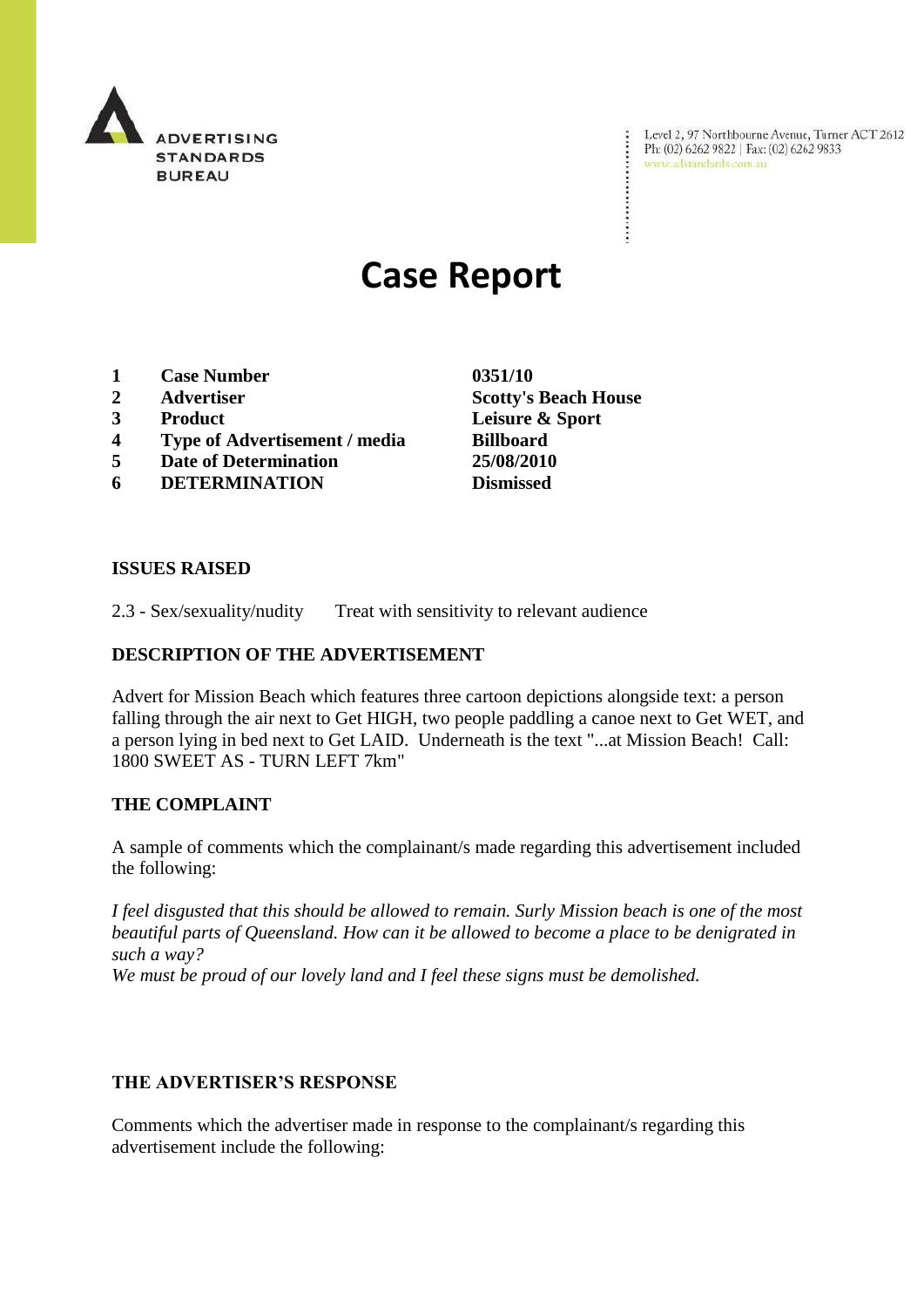*The intended purpose of the advertisement in question - offering a package deal for skydiving, white water rafting and accommodation - is certainly not to be overtly explicit, or, as the complaints states, "offensive," in any way. The advertiser agrees that Mission Beach is one of the most beautiful locations in Queensland. Having owned and operated a backpacker hostel that has been in operation for upwards of 22 years and with 3 young children of his own, the reputation of Mission Beach is just as important to the advertiser as the attraction to travelers on which the local economy relies. To suggest that the ad serves to denigrate the area stands in direct opposition to the spirit of the advertisement.* 

*The billboard, which features the copy "Get High; Get Wet; Get Laid...at Mission Beach", is a call to action designed to alert the motoring youth/adventure traveler of the fact that rafting and skydiving are actually located in the Mission Beach, rather than Cairns, locale. The secondary function is to promote the raft-skydive-accommodation package deal in Mission Beach, known as the "Get high, get wet, get laid" package.*

*The sign prominently features cartoons which depict a person skydiving, rafting, and sleeping in a bed. Taken out of context - separated from the cartoons - the copy does contain sexual undertones. However, taken in context, and in the only manner in which the advertisement appears, the combination of the copy and the images serve to portray the intended literal reading of the message. It is with sensitivity to the relevant audience in mind that the billboard appears in no form without the accompanying cartoons, which mitigate the sexual undertones and provide, in context, a humorous depiction of the adventure activities that make Mission Beach so unique and popular.*

*As intended, the double entendres present in the copy serve to entertain rather than offend. Conceived with the view that humour of this nature will be eye-catching, the billboard represents a vehicle through which to highlight both Australian humour and the products and services which Mission Beach has to offer travelers. The backpacking, skydiving and white water rafting industries are synonymous with a whole-hearted dedication to adventure and fun. To advertise a package which joins the three in a playful manner is in keeping with the very nature of the spirit of youth travel.*

*It is unfortunate that the complainant felt "disgusted" by this particular piece of advertising which is backed by three of the most prominent businesses in Mission Beach, who all operate with the well-being of the community and the tourism industry of the area in mind. It is highly unlikely that sexual undertones of this veiled nature in the billboard would be perceived by children, especially in light of the accompanying cartoons for which the copy provides a quite literal, pictorial description.*

*The advertiser is strongly of the view that the complaint should be dismissed.*

## **THE DETERMINATION**

The Advertising Standards Board ("Board") considered whether this advertisement breaches section 2 of the Advertiser Code of Ethics (the "Code").

The Board noted the complainant's concerns that the advertisement contains adult inferences and inappropriate language.

The Board reviewed the advertisement and noted the advertiser's response.